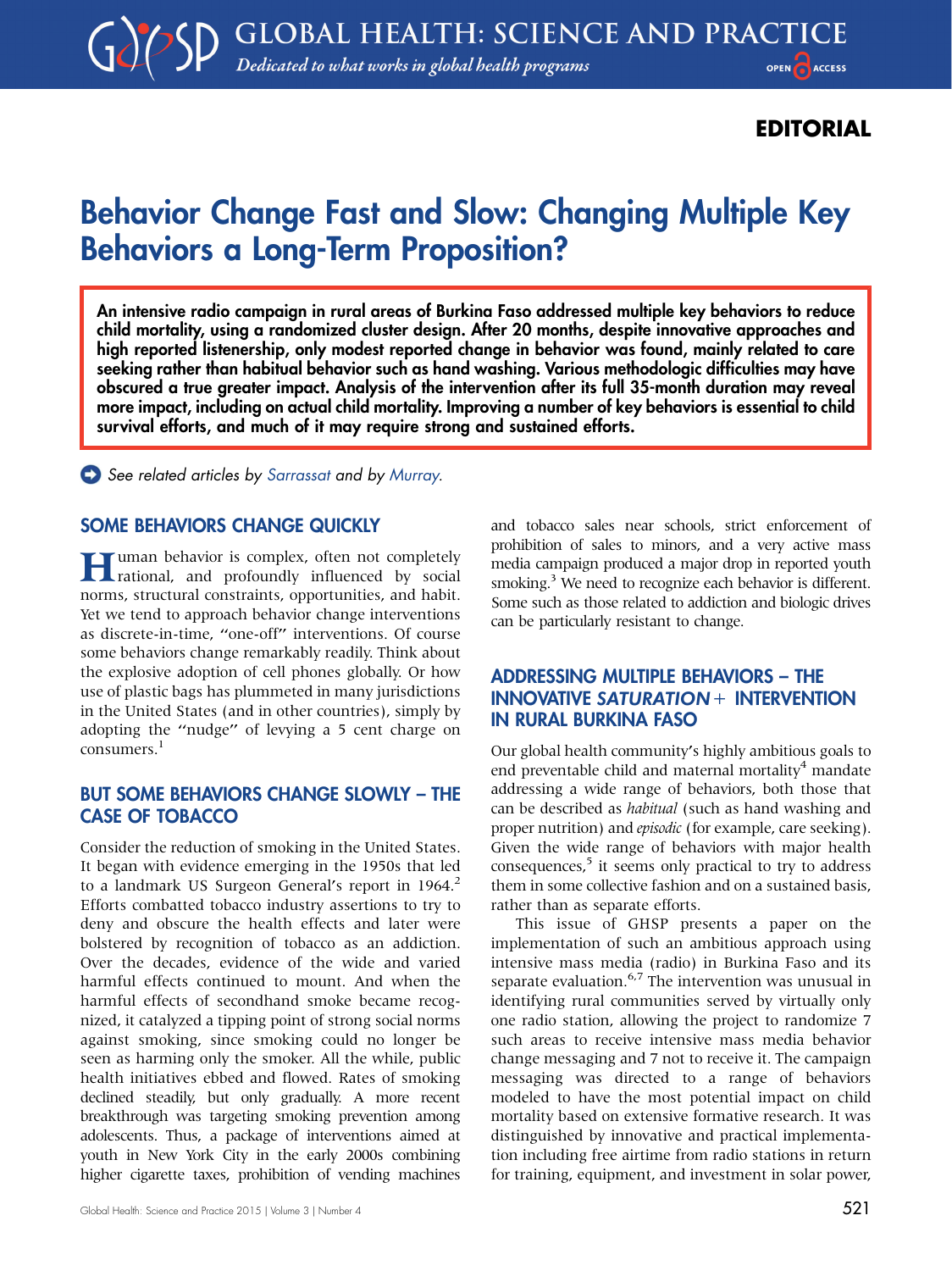Ending preventable child and maternal deaths mandates addressing a wide range of behaviors.

Behavior change efforts through a combination of methods and channels have been found to be more effective in some settings than mass media-only interventions.

Some behaviors may be inherently resistant to behavior change efforts or may require more time to change.

Global Health: Science and Practice 2015 | Volume 3 | Number 4  $522$ 

as well as story-based messaging (using both short spots and longer dramas) based on local, rapidly developed content. Notably, it did not intervene to improve service delivery.

#### Lukewarm Findings So Far

The separate midline evaluation (at 20 months) found a substantial proportion of the population reporting having heard the spots and dramas. And compared with the control areas, there were greater improvements in some key reported behaviors including saving money during pregnancy and care seeking/treatment for some conditions (diarrhea and possible pneumonia, two of the three leading causes of child death in Burkina Faso). But notably there were not significant comparative improvements in a variety of other behaviors including habitual behaviors such as hand washing or exclusive breastfeeding. Some support for impact came from a positive association between reported behavior change and exposure to "spot" messages though not to the dramas. And some corroboration of an effect on care seeking came from a marked relative increase in service utilization occurring in government primary care sites. The authors posit that care seeking may be easier to influence than habitual behaviors in this context, perhaps partly because onset of illness is more pressing and demanding of action. Conversely, habitual behaviors may be more entrenched and have cultural and structural limitations. It would be helpful to have some complementary qualitative evidence from the target population to see if their impressions were consistent with this hypothesis.

#### Might the True Impact Actually Have Been Greater Than Measured?

Very possibly. The intervention area actually showed marked improvements in quite a number of behaviors, including both habitual and care seeking ones, but so too did the control areas [\(Table\)](#page-2-0). So the evaluation properly compared the changes in both to see where improvements in the intervention area might be greater—a ''difference-in-difference'' analysis—which produced the more muted results. But actually the randomized allocation may not have ensured comparability of the intervention and control arms. There were only 7 clusters in each arm, and as it turned out there were important differences between the 2 arms. Intervention areas were poorer, had a higher proportion of Muslim population, and were farther from health facilities. While the evaluators adjusted for these measured factors in their analysis, such adjustment does not ensure that there is no remaining confounding, since unmeasured differences may remain. Moreover, it appears likely there could have been some "contamination" of messaging into the control areas; it was later learned that in one area there was overlap of radio coverage. Also, a fairly high proportion of those in the control areas reported they recognized spots when played to them (although it seems very possible this may reflect courtesy bias or confusion with other radio messages). Yet another source potentially attenuating a measured benefit were the numerous health-promoting activities carried out in both intervention and control areas by other health programs during this time, including a very successful malaria bed-net distribution program. Finally, the baseline and midline surveys were carried out in different seasons of the year. All of these factors contributed to ''noise'' that could possibly have washed out to some extent a true effect of the intervention.

#### What Else May Have Limited Impact?

First, this was a mass media-only intervention. Behavior change efforts through a combination of methods and channels have been found to be more effective in some settings. And those who are most disadvantaged and could benefit most from behavior change may have had the least exposure to the mass media. Second, addressing multiple behaviors may present some limitations. Clearly each behavior does not receive nearly as much emphasis as it would in an intensive singlebehavior approach, and although the intervention changed the theme of the spots weekly, it's possible multiple, different messages might be confusing to some listeners. Next, in order to have substantial increased utilization of primary health services, care seeking needs to be matched by availability and quality of those services. Although the local primary health system was able to respond to some extent to the increase in demand, its capacity to handle increased demand must have been constrained in this resource-poor environment. Lastly, it may simply be that in this context, some behaviors are inherently resistant to this kind of behavior change effort. Or more time might be needed. Fortunately, the intervention continued for another 15 months, ending in January 2015. The endline analysis should tell whether indeed further shift in behavior occurred,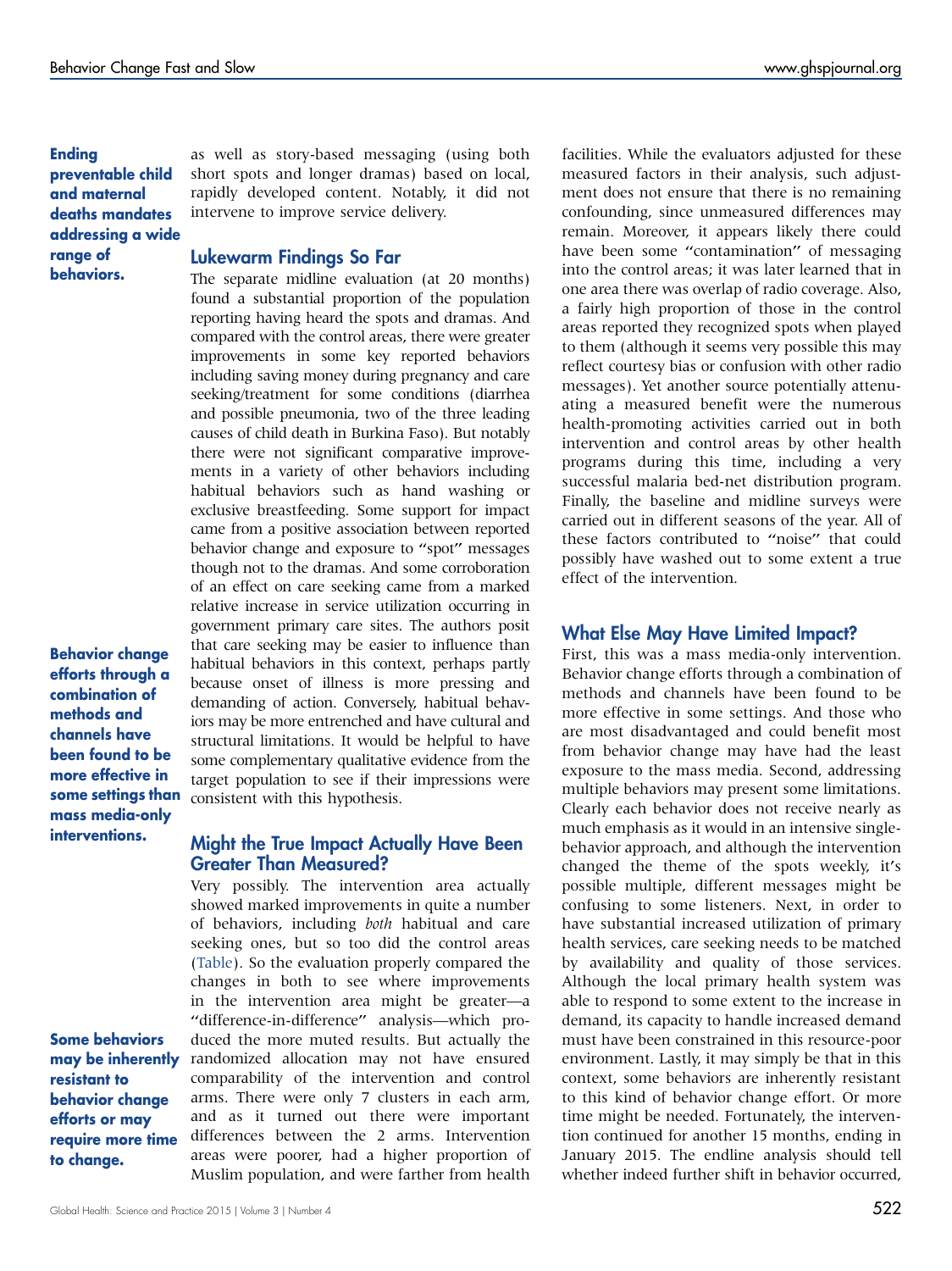<span id="page-2-0"></span>

| <b>Attributes</b>                                                                                 | <b>Midline Findings</b>                                                                                | <b>Issues</b>                                                                                                                                                       |
|---------------------------------------------------------------------------------------------------|--------------------------------------------------------------------------------------------------------|---------------------------------------------------------------------------------------------------------------------------------------------------------------------|
| Randomized village clusters (7<br>intervention arms and 7 control arms)                           | Substantial listenership (as reported)                                                                 | Substantial improvements in behavior<br>seen in control areas                                                                                                       |
| Areas believed to be isolated from<br>other mass media messaging (outside<br>the "electric grid") | Improvement in some care seeking<br>behaviors, but mostly no difference<br>compared with control areas | Large differences between intervention<br>and control areas at baseline:<br>intervention areas poorer, more likely<br>Muslim, and farther from health<br>facilities |
| Mass media only (radio)                                                                           | Some dose effect seen based on "spot"<br>messages but not dramas                                       | Seasonal difference between timing of<br>baseline and midline surveys                                                                                               |
| Addressed multiple behaviors                                                                      | Increase in service site utilization<br>corroborates the reported increases in<br>care seeking         | Contamination of exposure to radio<br>messages in one control area                                                                                                  |
| Prioritized most important behaviors<br>based on lives saved modeling                             |                                                                                                        | Various other health promoting<br>activities occurred in both intervention<br>and control areas                                                                     |
| Extensive formative research                                                                      |                                                                                                        | No qualitative data provided as yet to<br>give further insights                                                                                                     |
| Short spots and interactive dramas<br>(story-based)                                               |                                                                                                        | Mass media only                                                                                                                                                     |
| Aired multiple times per day (spots) or<br>per week (dramas)                                      |                                                                                                        | Many behaviors addressed; certain<br>topics received more emphasis                                                                                                  |
| Potential to reach others besides<br>primary caregivers                                           |                                                                                                        | No supply-side change limits service-<br>related behavior                                                                                                           |
| Local, rapidly developed, innovative<br>content with quality control                              |                                                                                                        | More effect may take more time                                                                                                                                      |
| Partnerships with local stations<br>resulting in cost-efficiencies                                |                                                                                                        |                                                                                                                                                                     |
| No efforts to increase or improve<br>service delivery                                             |                                                                                                        |                                                                                                                                                                     |

and to answer the ultimate question of whether there was an impact on actual mortality.

The good news though is that in both the intervention and the control areas, it appears that a number of key behaviors have been improving, perhaps in part because of the multiple other health intervention activities carried out in the overall area over time. It is useful to assess the impact of discrete behavior change interventions, but improving behavior over the long haul, probably resulting from multiple sources, seems the most reasonable approach for the most impact toward our global health goals. -Global Health: Science and Practice

## **REFERENCES**

- 1. Larsen J, Venkova S. Plastic bag bans spreading in the United States. Washington (DC): Earth Policy Institute; 2014. Available from: [http://www.earth-policy.org/plan\\_b\\_updates/2014/update122](http://www.earth-policy.org/plan_b_updates/2014/update122)
- 2. US Department of Health, Education, and Welfare. Smoking and health: report of the Advisory Committee to the Surgeon General of the Public Health Service. Public Health Service Publication No. 1103. Washington (DC): The Department; 1964. Available from: <http://profiles.nlm.nih.gov/ps/access/NNBBMQ.pdf>
- 3. Frieden TR, Bassett MT, Thorpe LE, Farley TA. Public health in New York City, 2002-2007: confronting epidemics of the modern era. Int J Epidemiol. 2008;37(5): 966–977. [CrossRef.](http://dx.doi.org/10.1093/ije/dyn108) [Medline](http://www.ncbi.nlm.nih.gov/pubmed/18540026)
- 4. US Agency for International Development (USAID); United Nations Population Fund (UNFPA); United Nations Children's Fund (UNICEF). Acting on the call: ending preventable child and

Improving behavior over the long haul from multiple sources seems the most reasonable approach for the most impact.